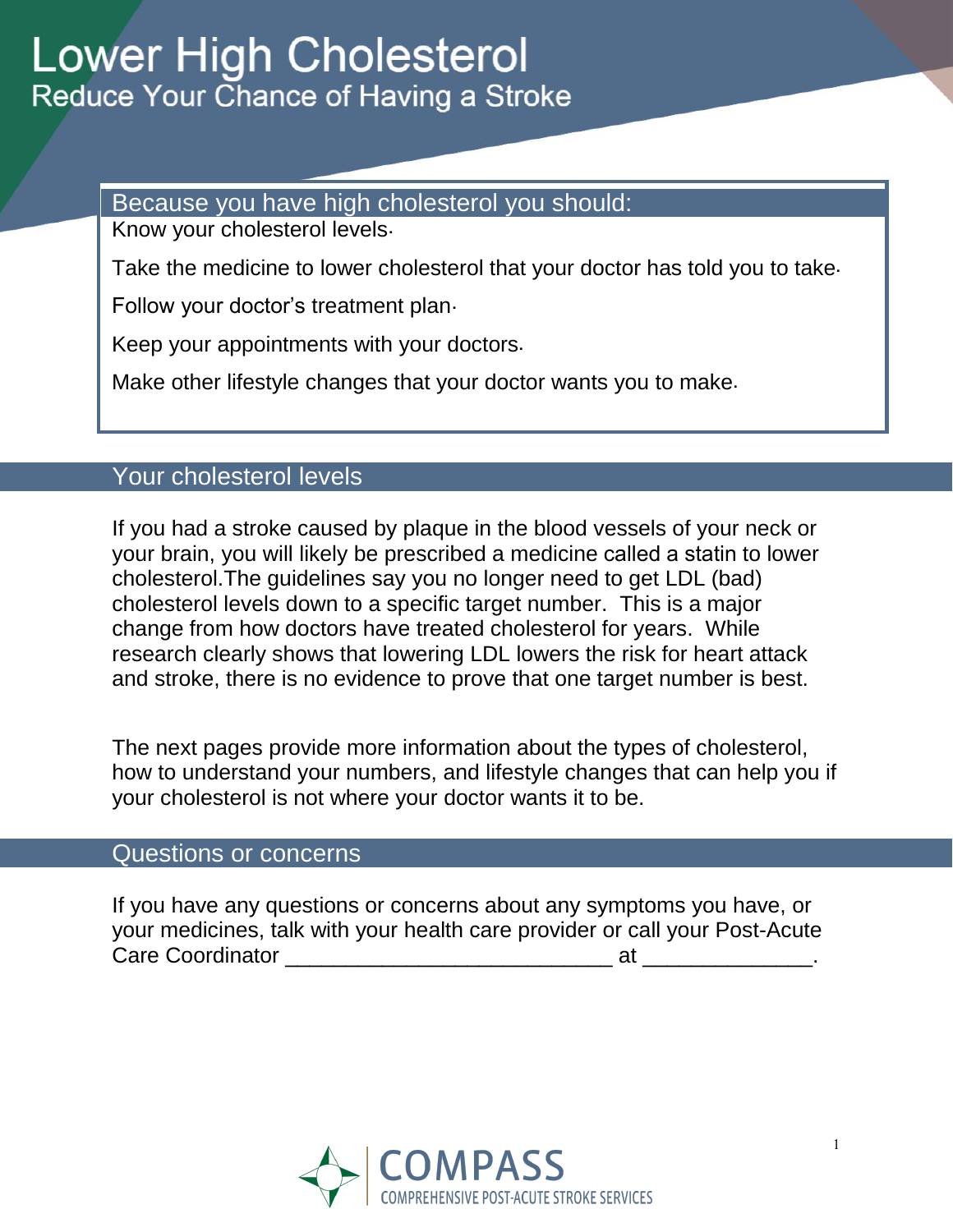# More about High Cholesterol

High cholesterol (**hypercholesterolemia**) is a major risk factor for stroke. Experts say people do not take high cholesterol seriously enough. Because it does not cause symptoms, people may not pay attention.

## **What is cholesterol?**

Cholesterol is a fat-like, waxy substance found in food from animals – meat, dairy products and eggs. Your body also makes cholesterol in the liver and in other cells. Cholesterol travels through the blood attached to a protein. This cholesterol-protein package is called a **lipoprotein**. There are three types of cholesterol or blood fats that your doctor checks:

- LDL (low density lipoprotein, also called "bad" cholesterol)
- HDL (high density lipoprotein, also called "good" cholesterol)
- Triglycerides (fats carried in the blood from the food we eat)

The body needs some cholesterol to work properly but only a limited amount. When there is too much of some types or too little of others, it causes health problems.

## **How does it harm the body?**

The inside layer of arteries is harmed by high cholesterol, smoking, or high blood pressure. When this layer (the **endothelium**) is harmed, then it lets the LDL ("bad") cholesterol enter the artery wall where it builds up. The body sends blood cells to "clean up" the LDL. Over time, this layer-building and clean-up process makes a bump on the artery wall called **plaque**. This is a thick, hard bump and it may narrow the space for the blood to flow. After awhile, this also causes **atherosclerosis**, a hardening of the arteries. The plaque can close down an artery that supplies blood to the brain or it can break loose and block an artery, causing a stroke. If you have had a stroke or have another form of atherosclerosis, reducing your risk is even more important.

## **What causes cholesterol to be too high?**

**Age and sex.** As we get older, cholesterol levels rise. Before menopause, women usually have lower total cholesterol levels than men the same age. After menopause women's LDL levels tend to rise as men's do.

**Heredity.** Some families have a history of abnormal cholesterol, with high LDL cholesterol or too little HDL cholesterol, which is also a problem.

**[Diet.](http://www.webmd.com/content/article/98/104656.htm)** Saturated fat and cholesterol in the food we eat increases cholesterol levels. **Weight.** Being overweight can increase your LDL cholesterol.

**Diabetes.** Poorly controlled diabetes increases LDL cholesterol levels.

**Other causes.** Certain medicines or medical conditions can cause high LDL.

#### **How do they test for cholesterol?**

A blood test called a **lipid profile** can tell about your cholesterol. The components of this test are high density lipoprotein (HDL), low density lipoprotein (LDL) or very low density, depending on how much protein there is in relation to fat. Results of your blood test are in numbers. Here is how to read cholesterol numbers:

**Total Cholesterol** is a measure of LDL cholesterol, HDL cholesterol, and other lipid components. Doctors recommend total cholesterol levels below 200.



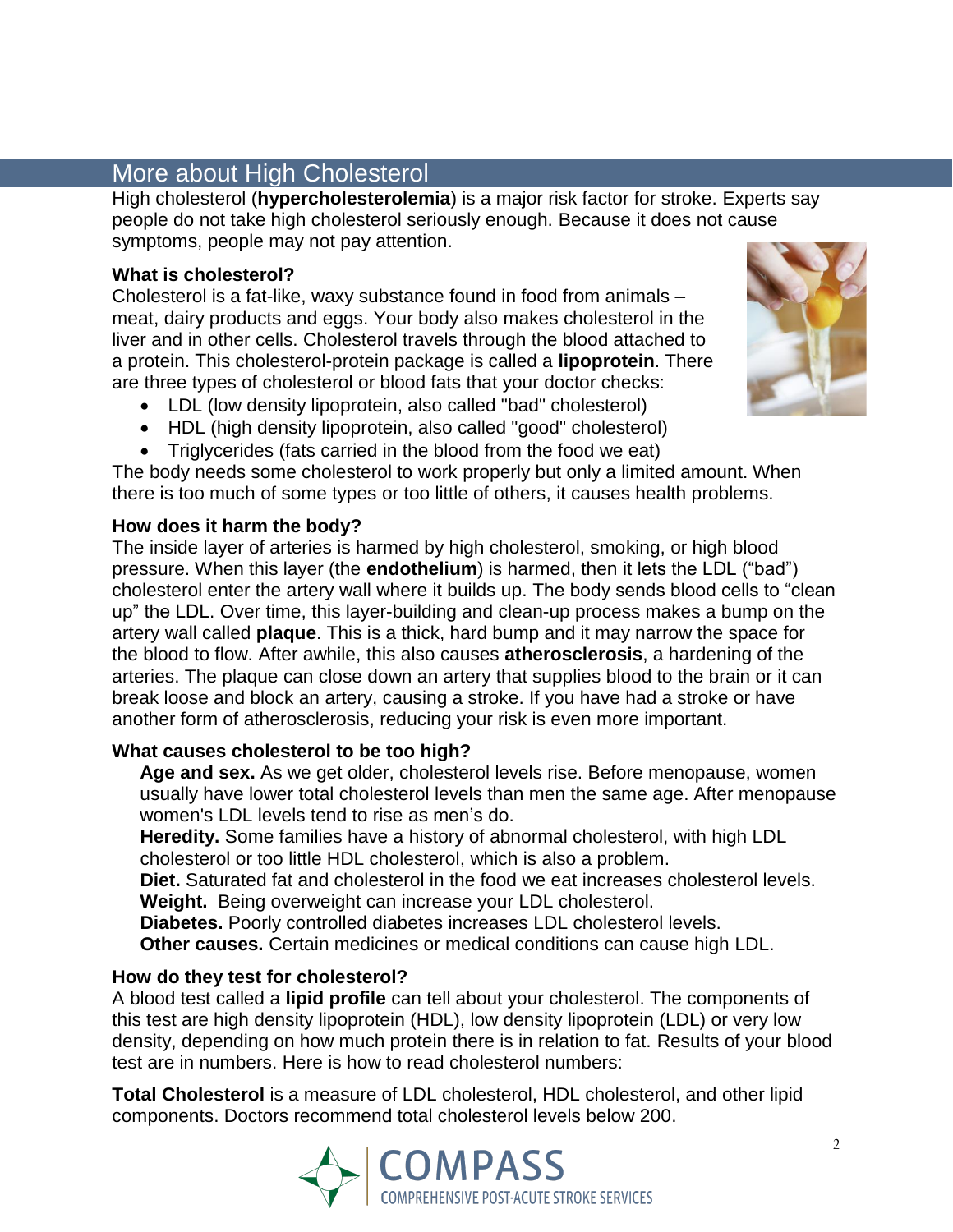**LDL cholesterol**, called "bad" cholesterol, can cause build up of plaque in the arteries. The more LDL there is, the greater the risk of blood vessel disease. The lower your LDL cholesterol number, the better.

If you have heart disease or blood vessel disease, you will likely be prescribed a medicine called a statin to lower cholesterol. The guidelines say you no longer need to get LDL cholesterol levels down to a specific target number. This is a major change from how doctors have treated cholesterol for years. While research clearly shows that lowering LDL lowers the risk for heart attack and stroke, there is no evidence to prove that one target number is best.

**HDL Cholesterol,** called "good" cholesterol, protects against blood vessel disease by taking the "bad" cholesterol out of your blood and keeping it from building up in your arteries. If your levels of HDL are low, your risk of disease increases. The higher the HDL cholesterol level, the better.

| <b>HDL Cholesterol</b>                           | <b>HDL-Cholesterol Category</b>                        |
|--------------------------------------------------|--------------------------------------------------------|
| 60 and above                                     | High; optimal; helps to lower risk of heart<br>disease |
| Less than 40 in men and less than 50 in<br>women | Low; considered a risk factor for heart<br>disease     |

**Triglycerides** are how most fat is stored in the body. Your body changes unneeded calories, alcohol, or sugar into triglycerides and stores them in fat cells throughout the body. You need some triglycerides for good health, but high triglycerides can raise your risk of artery disease. If you have high levels, your doctor may ask you to limit or stop using alcohol as it affects triglycerides. The levels are in the next table.

|                         | Triglycerides Triglyceride Category |
|-------------------------|-------------------------------------|
| Less than 150 Normal    |                                     |
| 150 - 199               | Borderline high                     |
| $200 - 499$             | High                                |
| 500 or higher Very high |                                     |

## **How do I reduce my high cholesterol?**

**Eating and cooking**. Cholesterol is in some foods, so changes in what you eat and how you cook can help lower your cholesterol and your risk of stroke:

 **Watch how much cholesterol you eat each day**. Limit the cholesterol you eat each day to less than 300 milligrams. Cholesterol comes from "anything with eyes", e.g., meat, fish, poultry and products like eggs, milk, and cheese. All of these have cholesterol. Eat less red meats. Read food labels to find the amount of

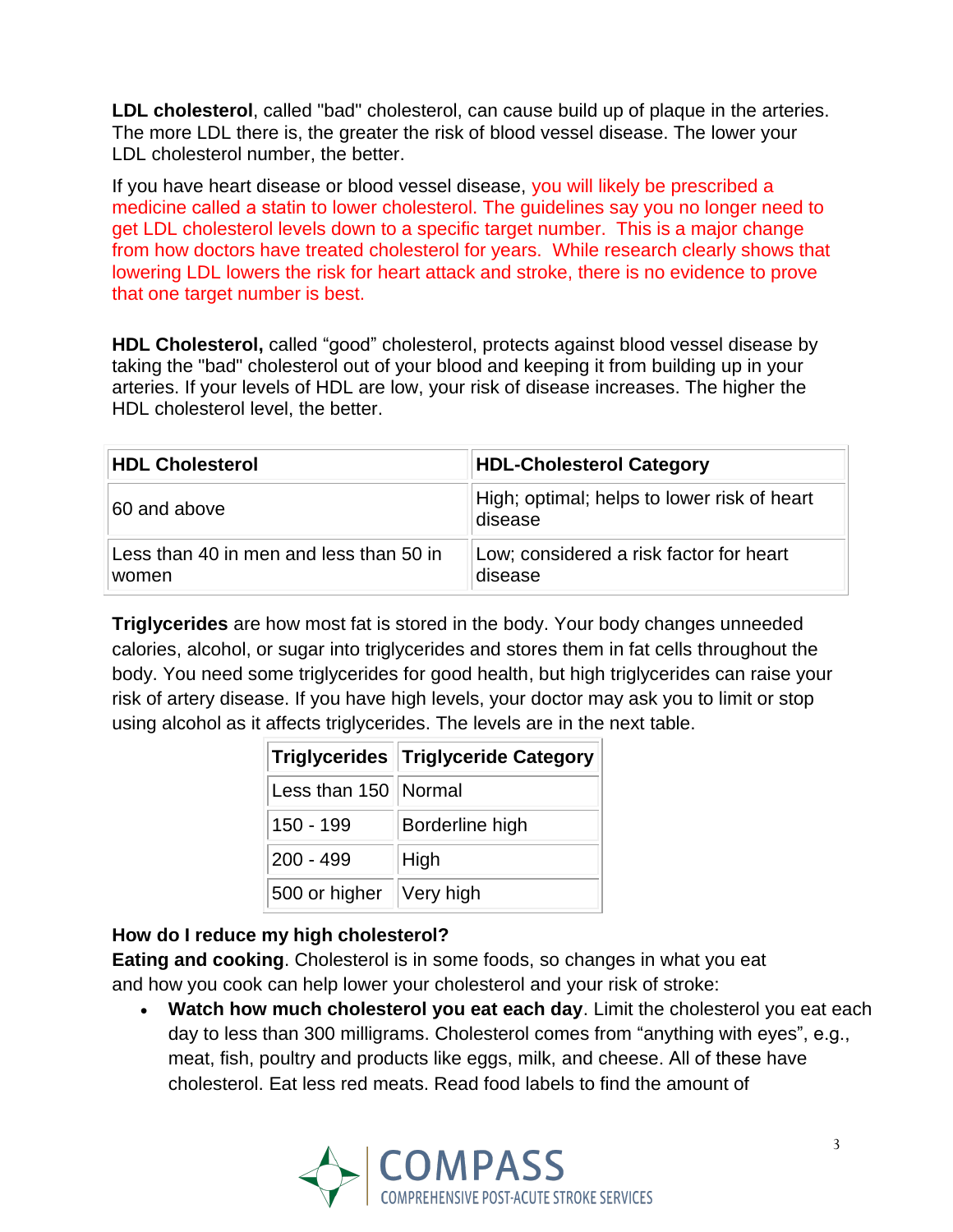cholesterol in each so you can plan to keep the cholesterol you eat under 300 milligrams every day.

- **Limit saturated fat**. No more than 10 grams of the fat you eat each day should be saturated fat. Limit butter consumption and, if you use margarine, use the soft "tub" or liquid forms. Avoid foods that have partially hydrogenated vegetable oil in the ingredient list. Healthier fats, such as mono-unsaturated fats, are in olive and canola oil, almonds and avocados. Reading labels and measuring oils and margarine will help.
- **Eat a low-fat diet.** Eat lots of vegetables and fruits as they have lower calories and a lot of fiber. Fiber, especially soluble fiber, lowers LDL cholesterol. Use low-fat dairy products and lean meat (fish or chicken). Omega 3 Fatty Acids, from two (2) servings of fish per week or 1 gram of fish oil supplement per day, will give you the amount the American Heart Association suggests.
- **Cook the low-fat way.** Cook food by baking, broiling, steaming or grilling rather than frying. If you do fry, use non-stick cookware, non-stick spray or small amounts of olive oil.

These may sound like a lot of work but, to avoid having a stroke, these changes are worth making. Start with one change; stick with it for a while and it will become a habit. Then add the next change, and soon your diet will help you become much healthier. Ask your doctor which changes are most important for your health.

## **Other Ways to Lower Cholesterol**

A few other changes can help lower your cholesterol and your risk of stroke:

- **Quit smoking**. Smoking doubles the risk of having a stroke. Smoking damages the inside layer of the blood vessels, making plaque and/or clots more likely to form. It also lowers the HDL ("good") cholesterol. If you quit smoking, your HDL will increase and your risk of stroke will start to go down.
- **Get exercise**. Regular exercise can lower LDL and raise HDL cholesterol. It also seems to slow down or stop the clogging of blood vessels by fatty deposits. Be physically active for 30 minutes on most days. The amount of activity seems to have the biggest impact on improving cholesterol rather than how hard the effort.
- **Lose weight**. Losing weight can help lower your LDL, triglycerides, and total cholesterol levels as well as increase HDL cholesterol.
- **Control diabetes.** People with diabetes are at greater risk of heart disease and stroke. With improved blood sugar control, cholesterol levels can fall.